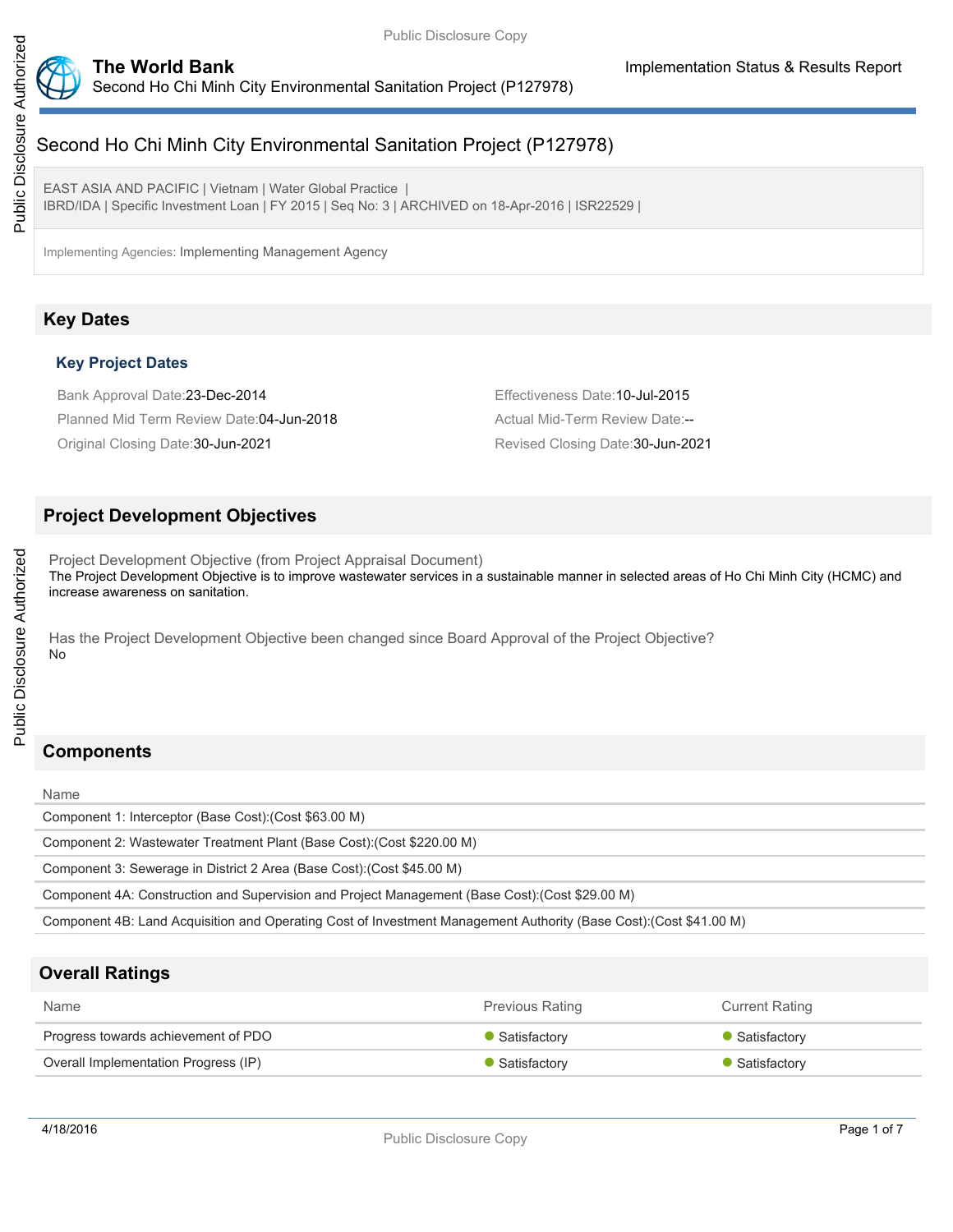



# **The World Bank Implementation Status & Results Report**

Second Ho Chi Minh City Environmental Sanitation Project (P127978)

Overall Risk Rating **Substantial Substantial Coverall Risk Rating Substantial Substantial Substantial** 

# **Implementation Status and Key Decisions**

The project implementation has been underway for a little less than a year (the project became effective on July 10, 2015). The project activities are progressing as per plan and the Development Objective is expected to be met. However, there are two areas that need attention and the Bank will raise these points with the HCMC authorities during the next supervision mission in May 2016.

1. Institututional changes: The Investment Management Authority (IMA; entity that is implementing the project) is relatively new and there is need to strengthen its capacity on procurement and contract management. To this end, the IMA intends to hire project management consultants. Furthermore, IMA staff are going to receive training so that they are able to carry out their tasks effectively.

2. Land Acquisition. Land would need to be acquired under the project for the construction of the interceptor and wastewater treatment plant. The Project Affected Households have been identified and the HCMC authorities should now proceed with the land acquisition process as soon as possible, following the Bank and Vietnamese procedures. Particularly, the HCMC authorities should urgently complete the land acquisition needed for the interceptor as the bid evaluation to select a contractor is now underway.

#### **Risks**

### **Systematic Operations Risk-rating Tool**

4/18/2016 Page 2 of 7 Risk Category **Rating at Approval** Previous Rating Current Rating Previous Rating Current Rating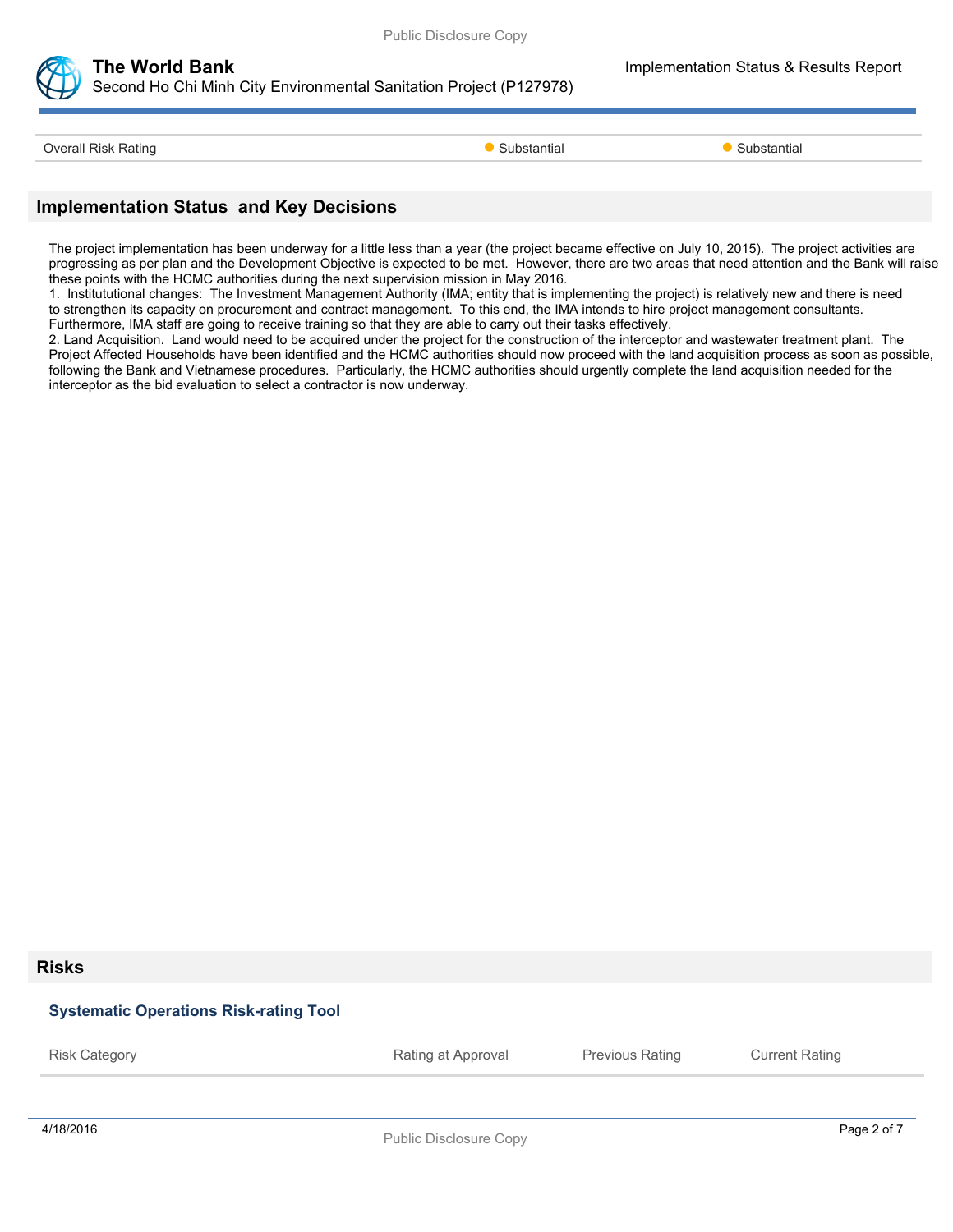

Second Ho Chi Minh City Environmental Sanitation Project (P127978)

| <b>Political and Governance</b>                                 | $--$  | • Substantial | • Substantial |
|-----------------------------------------------------------------|-------|---------------|---------------|
| Macroeconomic                                                   | $--$  | • Moderate    | • Moderate    |
| Sector Strategies and Policies                                  | $--$  | • Moderate    | • Moderate    |
| Technical Design of Project or Program                          | $- -$ | $\bullet$ Low | $\bullet$ Low |
| Institutional Capacity for Implementation and<br>Sustainability | $--$  | • Substantial | • Substantial |
| Fiduciary                                                       | $- -$ | • Moderate    | • Moderate    |
| <b>Environment and Social</b>                                   | $- -$ | • Substantial | • Substantial |
| <b>Stakeholders</b>                                             | $--$  | • Moderate    | • Moderate    |
| Other                                                           | $--$  | --            | $-$           |
| Overall                                                         | $- -$ | • Substantial | • Substantial |
|                                                                 |       |               |               |

# **Results**

### **Project Development Objective Indicators**

#### Volume(mass) of BOD pollution load removed by treatment plant under the project (Tones/year, Core)

|       | <b>Baseline</b> | Actual (Previous) | Actual (Current) | End Target  |
|-------|-----------------|-------------------|------------------|-------------|
| Value | 0.00            | $-$               | 0.00             | 3883.00     |
| Date  | 30-Oct-2015     | $-$               | 10-Mar-2016      | 30-Jun-2021 |

### Direct project beneficiaries (number), of which female (percentage (Number, Custom Supplement)

|       | <b>Baseline</b> | Actual (Previous) | Actual (Current) | End Target |
|-------|-----------------|-------------------|------------------|------------|
| Value | 0.00            | $- -$             | 0.00             | 1125000.00 |

#### Maintaining cost recovery for wastewater management in HCMC (Number, Custom Supplement)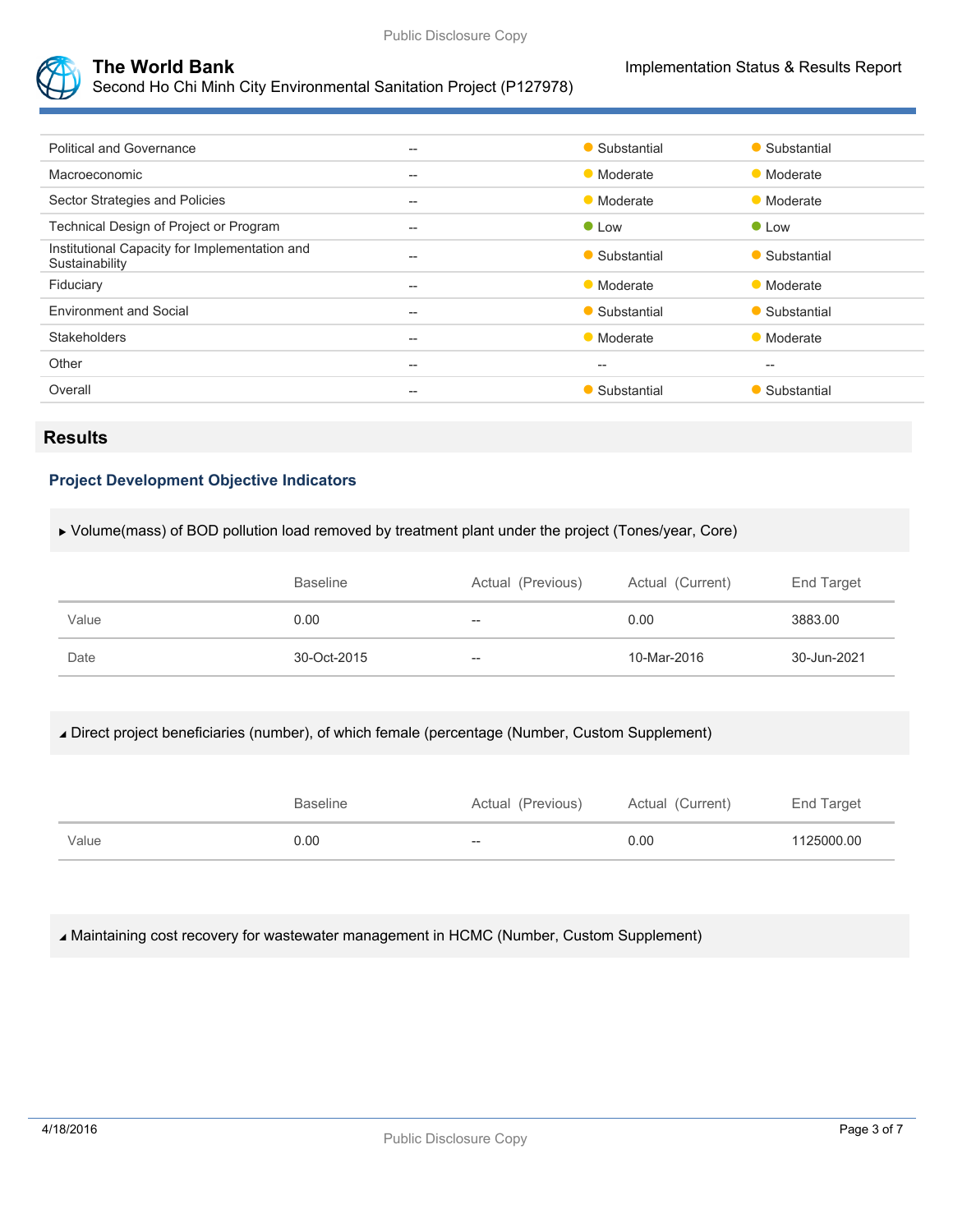

|       | <b>Baseline</b> | Actual (Previous) | Actual (Current) | End Target |
|-------|-----------------|-------------------|------------------|------------|
| Value | 0.00            | $- -$             | 0.00             | 1.00       |

#### Percentage of respondents demonstrating an increase in awareness on sanitation issues (Percentage, Custom Supplement)

|       | <b>Baseline</b> | Actual (Previous) | Actual (Current) | End Target |
|-------|-----------------|-------------------|------------------|------------|
| Value | 0.00            | $- -$             | 0.00             | 50.00      |

#### Overall Comments

## **Intermediate Results Indicators**

#### Length of interceptor installed (Kilometers, Custom)

|       | <b>Baseline</b> | Actual (Previous) | Actual (Current) | End Target  |
|-------|-----------------|-------------------|------------------|-------------|
| Value | 0.00            | $- -$             | 0.00             | 8.00        |
| Date  | 30-Oct-2015     | $- -$             | 10-Mar-2016      | 30-Jun-2021 |

#### New household sewer connections constructed under the project (Number, Core)

|       | <b>Baseline</b> | Actual (Previous) | Actual (Current) | End Target  |
|-------|-----------------|-------------------|------------------|-------------|
| Value | $-$             | $- -$             | 0.00             | 7153.00     |
| Date  | 30-Oct-2015     | $-\!$             | 10-Mar-2016      | 30-Jun-2021 |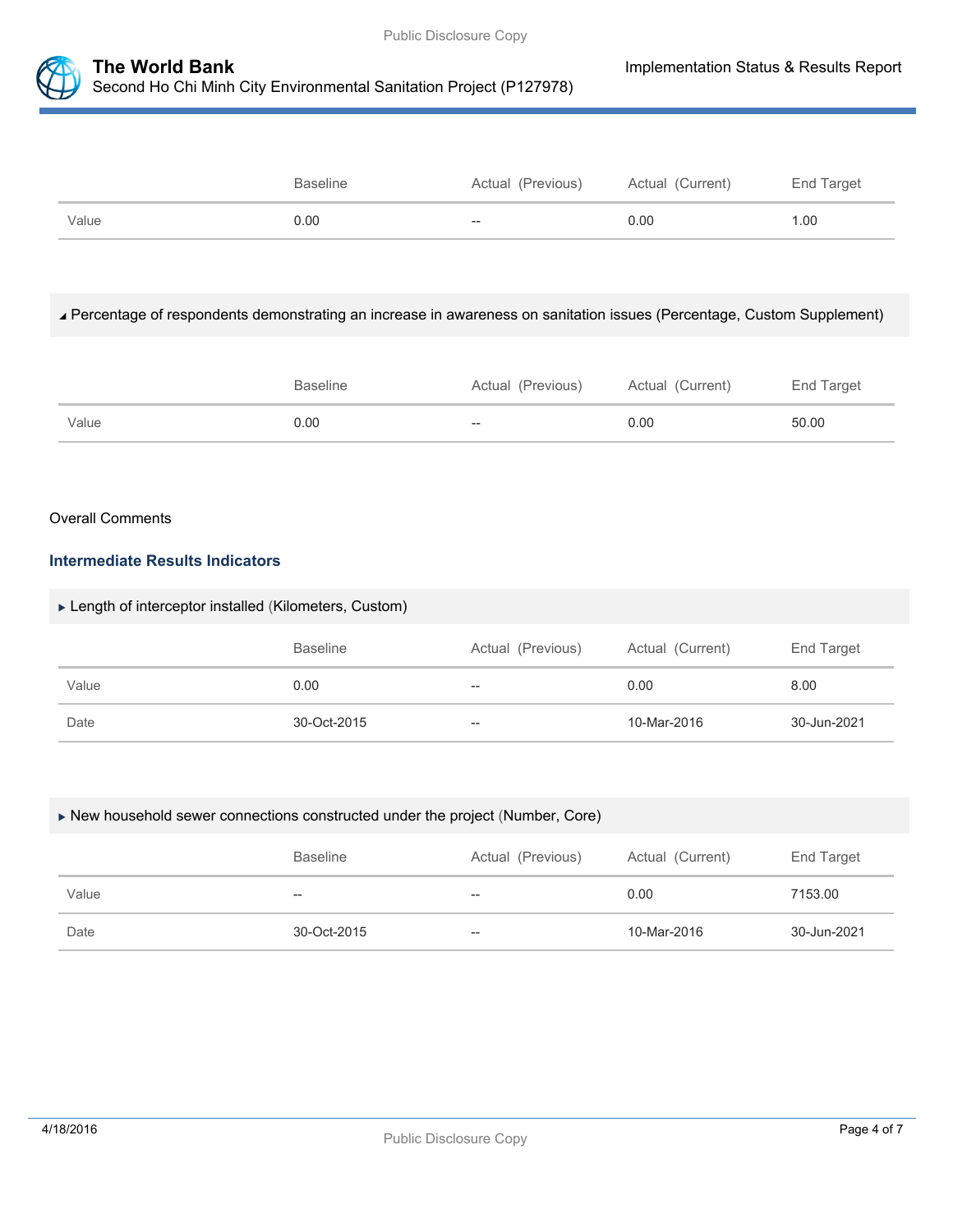

| ▶ District 2 sewers operational (Yes/No, Custom) |                 |                   |                  |             |
|--------------------------------------------------|-----------------|-------------------|------------------|-------------|
|                                                  | <b>Baseline</b> | Actual (Previous) | Actual (Current) | End Target  |
| Value                                            | N               | $\hspace{0.05cm}$ | N                |             |
| Date                                             | 30-Oct-2015     | $- -$             | 10-Mar-2016      | 30-Jun-2021 |

#### DBO Contractor activities in place (Yes/No, Custom)

|       | <b>Baseline</b> | Actual (Previous) | Actual (Current) | End Target  |
|-------|-----------------|-------------------|------------------|-------------|
| Value | N               | $- -$             | N                |             |
| Date  | 30-Oct-2015     | $- -$             | 10-Mar-2016      | 30-Jun-2021 |

### Survey and IEC activities conducted (Yes/No, Custom)

|       | <b>Baseline</b> | Actual (Previous) | Actual (Current) | End Target  |
|-------|-----------------|-------------------|------------------|-------------|
| Value | N               | $- -$             | N                |             |
| Date  | 30-Oct-2015     | $- -$             | 10-Mar-2016      | 30-Jun-2021 |

#### Number of poor people in the D2 area connected to the sewerage network (Number, Custom)

|       | <b>Baseline</b> | Actual (Previous) | Actual (Current) | End Target  |
|-------|-----------------|-------------------|------------------|-------------|
| Value | 0.00            | --                | 0.00             | 3318.00     |
| Date  | 30-Oct-2015     | --                | 10-Mar-2016      | 30-Jun-2021 |

#### Overall Comments

# **Data on Financial Performance**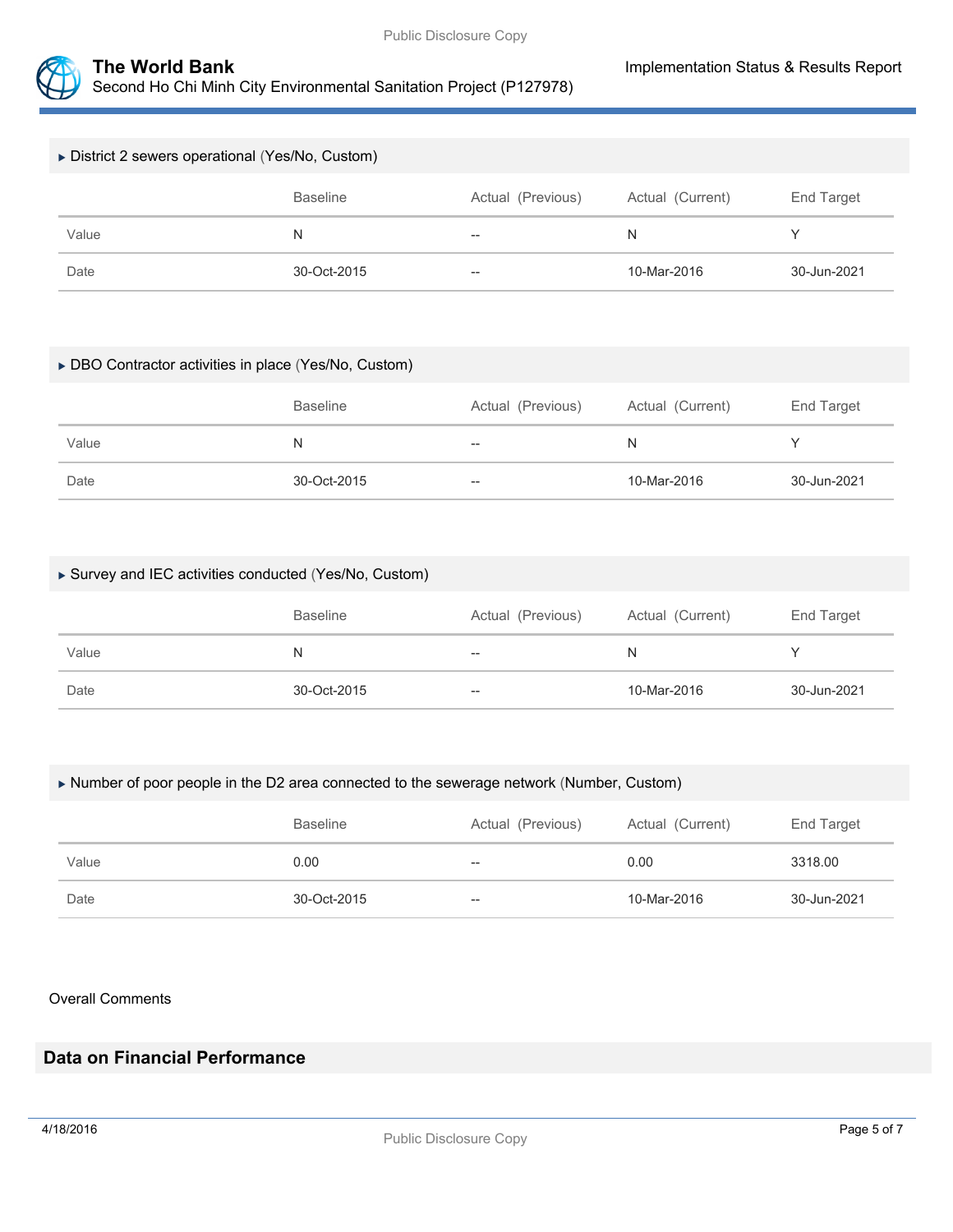

# **The World Bank Implementation Status & Results Report** Second Ho Chi Minh City Environmental Sanitation Project (P127978)

#### **Disbursements (by loan)**

| Project                    | Loan/Credit/TF    | <b>Status</b> | Currency      | Original | <b>Revised</b> | Cancelled                 | <b>Disbursed</b> | Undisbursed        | <b>Disbursed</b>  |       |
|----------------------------|-------------------|---------------|---------------|----------|----------------|---------------------------|------------------|--------------------|-------------------|-------|
| P127978                    | <b>IBRD-84600</b> | Effective     | <b>USD</b>    | 250.00   | 250.00         | 0.00                      | 0.63             | 249.38             |                   | $0\%$ |
| P127978                    | IDA-55680         | Effective     | USD           | 200.00   | 200.00         | 0.00                      | 5.70             | 182.87             |                   | 3%    |
| <b>Key Dates (by loan)</b> |                   |               |               |          |                |                           |                  |                    |                   |       |
| Project                    | Loan/Credit/TF    | <b>Status</b> | Approval Date |          | Signing Date   | <b>Effectiveness Date</b> |                  | Orig. Closing Date | Rev. Closing Date |       |
| P127978                    | IBRD-84600        | Effective     | 23-Dec-2014   |          | 12-Mar-2015    | 10-Jul-2015               | 30-Jun-2021      |                    | 30-Jun-2021       |       |
| P127978                    | IDA-55680         | Effective     | 23-Dec-2014   |          | 12-Mar-2015    | 10-Jul-2015               | 30-Jun-2021      |                    | 30-Jun-2021       |       |

#### **Cumulative Disbursements**



## **Restructuring History**

There has been no restructuring to date.

# **Related Project(s)**